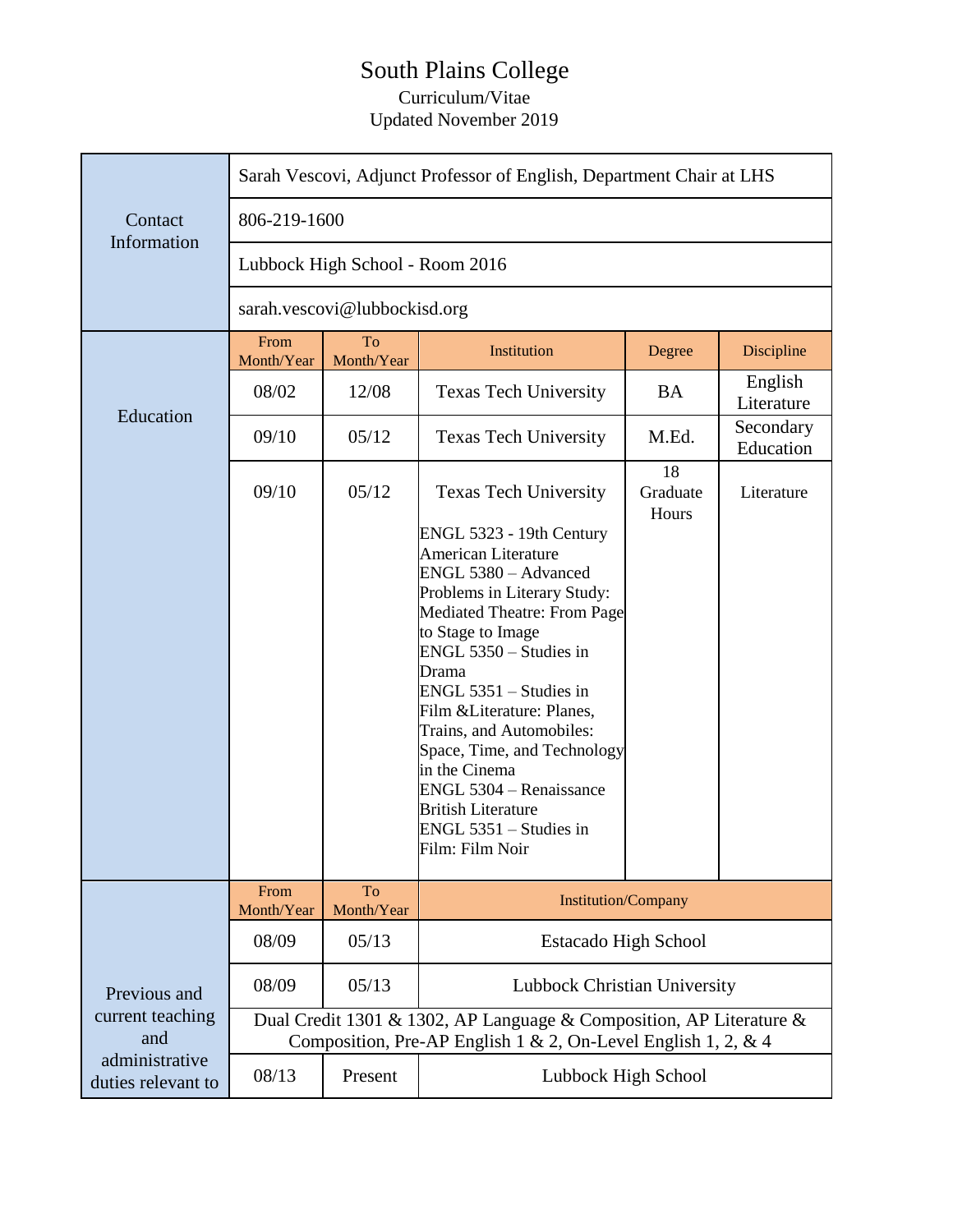## South Plains College

## Curriculum/Vitae

| <b>Updated November 2019</b> |                                                                                   |         |                      |  |  |  |
|------------------------------|-----------------------------------------------------------------------------------|---------|----------------------|--|--|--|
| higher education             | AP Literature & Composition, AP Capstone Research, Co-CAL in English,             |         |                      |  |  |  |
|                              | <b>UIL Literary Criticism, Senior Sponsor</b>                                     |         |                      |  |  |  |
|                              | 08/13                                                                             | Present | South Plains College |  |  |  |
|                              | Adjunct Faculty - English 1301 & 1302                                             |         |                      |  |  |  |
|                              | AP Literature & Composition Prep Session Presenter -- 2012 - Present<br>$\bullet$ |         |                      |  |  |  |
|                              | AP Capstone Research Presentation & Oral Defense Certified Grader<br>$\bullet$    |         |                      |  |  |  |
| Professional                 | -- 2018 - Present                                                                 |         |                      |  |  |  |
| development,                 | AP Literature & Composition College Board ETS Grader -- 2017<br>$\bullet$         |         |                      |  |  |  |
| activities, or               | - Present                                                                         |         |                      |  |  |  |
| publications                 | AP Capstone Certified Educator -- 2017 - Present                                  |         |                      |  |  |  |
| relevant to the              | UIL Literary Criticism Coach -- 2016 - Present                                    |         |                      |  |  |  |
| academic                     | Senior Class Sponsor -- 2018 - Present                                            |         |                      |  |  |  |
| positions held or            | AP Summer Institute -- 2010 - Present                                             |         |                      |  |  |  |
| teaching field               | G/T Certified -- 2008 - Present<br>$\bullet$                                      |         |                      |  |  |  |
|                              | ESL Certified -- 2008 - Present                                                   |         |                      |  |  |  |
|                              | <b>Book Club Leader</b>                                                           |         |                      |  |  |  |
|                              | English Department Chairperson (LHS) -- 2014 - Present                            |         |                      |  |  |  |